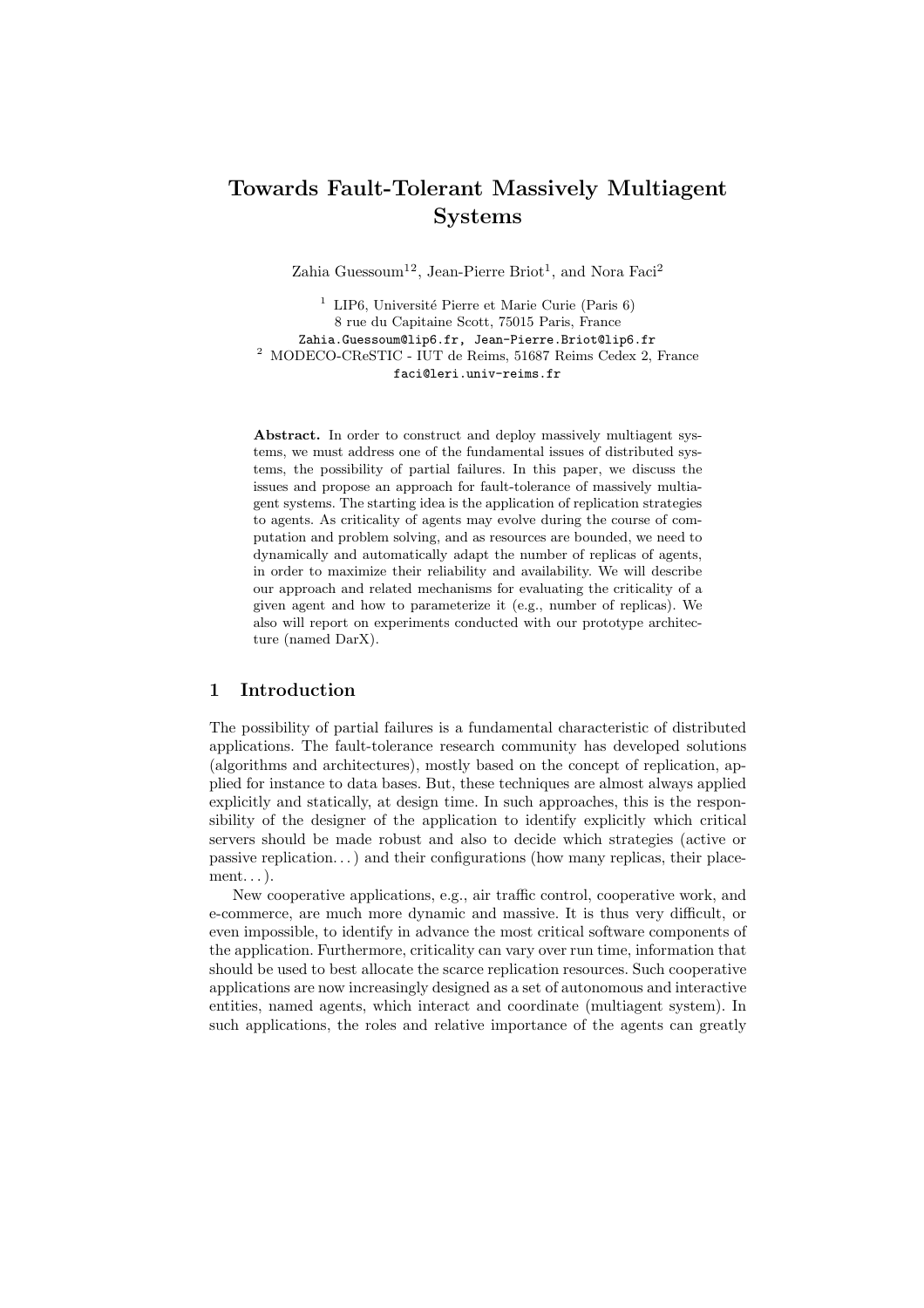vary during the course of computation, of interaction and of cooperation, the agents being able to change roles, strategies. Also, new agents may also join or leave the application (open system).

In addition, such applications may be massive. And the fact that the underlying distributed system is massive makes it unstable by nature, at least in currently deployed technologies. That increases the needs for mechanism for adaptive fiabilisation of the application.

Our approach is in consequence to give the capacity to the multiagent system itself to dynamically identify the most critical agents and to decide which fiabilisation strategies to apply to them. This is analog to "load balancing" but for fiabilisation. We want to **automatically** and **dynamically** apply fiabilisation (mostly through replication mechanisms) **where** (to which agents) and **when** they are most needed. To guide the adaptive fiabilisation, we intend to use various levels of information, system level, like communication load, and application/agent level, like roles or plans.

This paper is organized as follows: Section 2 presents the related work and Section 3 presents fault tolerance concepts and replication principles. Section 4 presents the DarX framework that we developed to replicate agents. This framework introduces novel features for dynamic control of replication. Section 5 describes our approach to compute agent criticality in order to guide replication. Section 6 describes the implementation of this solution and our preliminary experiments.

# **2 Related Work**

Several approaches address the multi-faced problem of fault tolerance in multiagent systems. These approaches can be classified in two main categories. A first category focuses especially on the reliability of an agent within a multiagent system. This approach handles the serious problems of communication, interaction and coordination of agents with the other agents of the system. The second category addresses the difficulties of making reliable mobile agents which are more exposed to security problems [12]. This second category is beyond the scope of this paper.

Within the family of reactive multiagent systems, some systems offer high redundancy. A good example is a system based on the metaphor of ant nests. Unfortunately:

- we cannot design any application in terms of such reactive multiagent systems. Basically we do not have yet a good methodology. Moreover, these systems are more suitable for simulations.
- we cannot apply such simple redundancy scheme onto more cognitive multiagent systems as this would cause inconsistencies between copies of a single agent. We need to control its redundancy.

S. Hagg introduces sentinels to protect the agents from some undesirable states [7]. Sentinels represent the control structure of their multiagent system.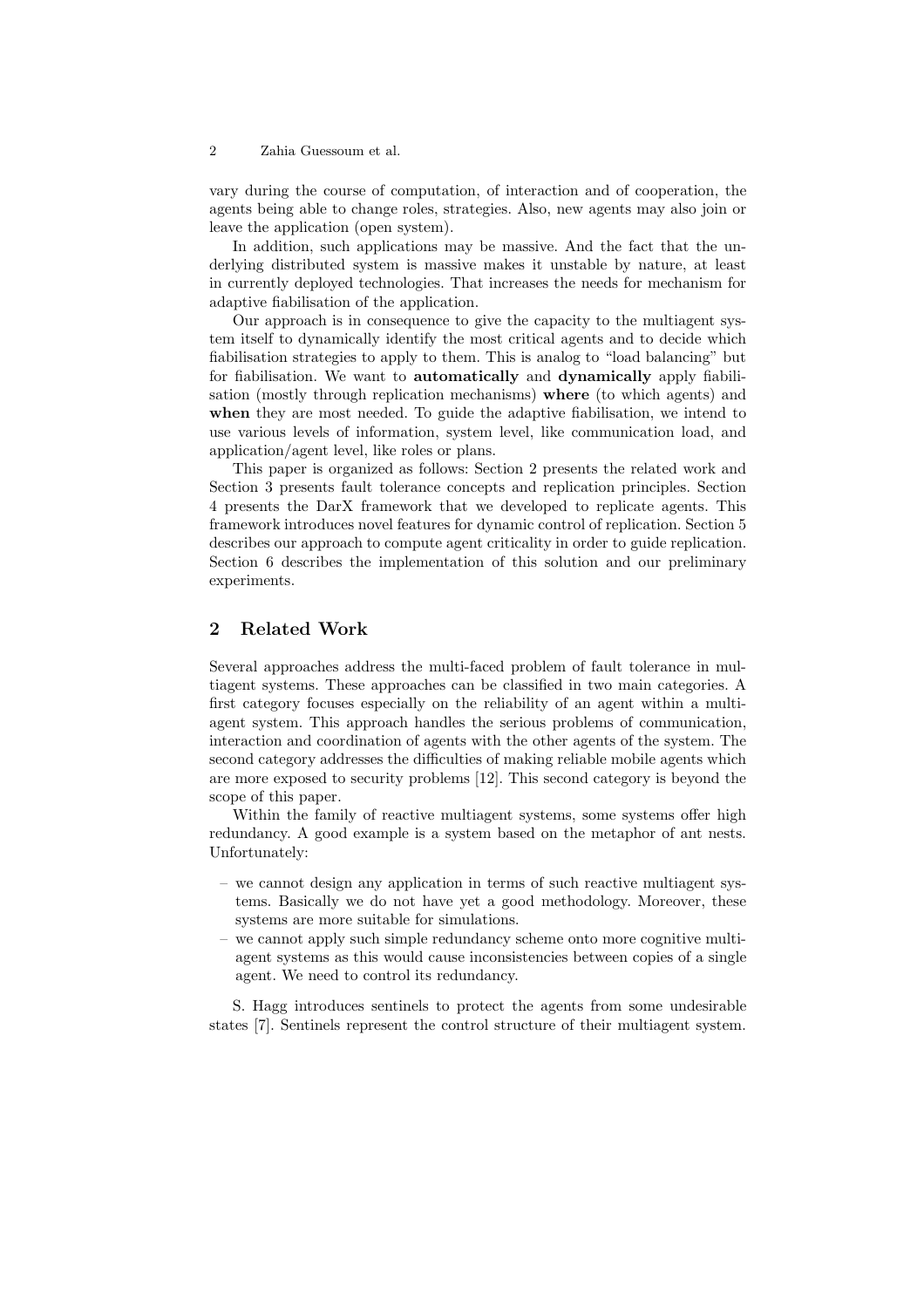They need to build models of each agent and monitor communications in order to react to faults. Each sentinel is associated by the designer to one functionality of the multiagent system. This sentinel handles the different agents which interact to achieve the functionality. The analysis of its beliefs on the other agents enables the sentinel to detect a fault when it occurs. Adding sentinels to multiagent systems seems to be a good approach, however the sentinels themselves represent failure points for the multiagent system. Moreover, the problem solving agents themselves participate in the fault-tolerance process.

A. Fedoruk and R. Deters [2] propose to use proxies to make transparent the use of agent replication, i.e. enabling the replicas of an agent to act as a same entity regarding the other agents. The proxy manages the state of the replicas. All the external and internal communications of the group are redirected to the proxy. However this increases the workload of the proxy which is a quasi central entity. To make it reliable, they propose to build a hierarchy of proxies for each group of replicas. They point out the specific problems of read/write consistency, resource locking also discussed in [13]. This approach lacks flexibility and reusability in particular concerning the replication control. The experiments have been done with FIPA-OS which does not provide any replication mechanism. The replication is therefore realized by the designer before run time.

Kaminka et al. [8] adapt a monitoring approach in order to detect and recover faults. They use models of relations between mental states of agents. They adopt a procedural plan-recognition based approach to identify the inconsistencies. However, the adaptation is only structural, the relation models may change but the contents of plans are static. Their main hypothesis is that any failure comes from incompleteness of beliefs. This monitoring approach relies on agent knowledge. The design of such multiagent systems is very complex. Moreover, the behavior of agent cannot be adaptive and the system cannot be open.

In distributed computing, many toolkits include replication facilities to build reliable application. However, many of products are not enough flexible to implement an adaptive replication. MetaXa [10] implements in Java active and passive replication in a flexible way. Authors extended Java with a reactive metalevel architecture. Like in DarX, the replication is transparent. However, MetaXa relies on a modified Java interpreter. GARF [4] realizes fault-tolerant Smalltalk machines using active replication. Similar to MetaXa, GARF uses a reflexive architecture and provides different replication strategies. But, it does not provide adaptive mechanism to apply these strategies.

The work by Kraus et al [9] proposes a solution for deciding allocation of extra resources (replicas) for agents. They proceed by reformulating the problem in two successive operational research problems (knapsack and then bin packing). Their approach and results are very interesting but it is based on too many restrictive hypothesis to be made adaptive.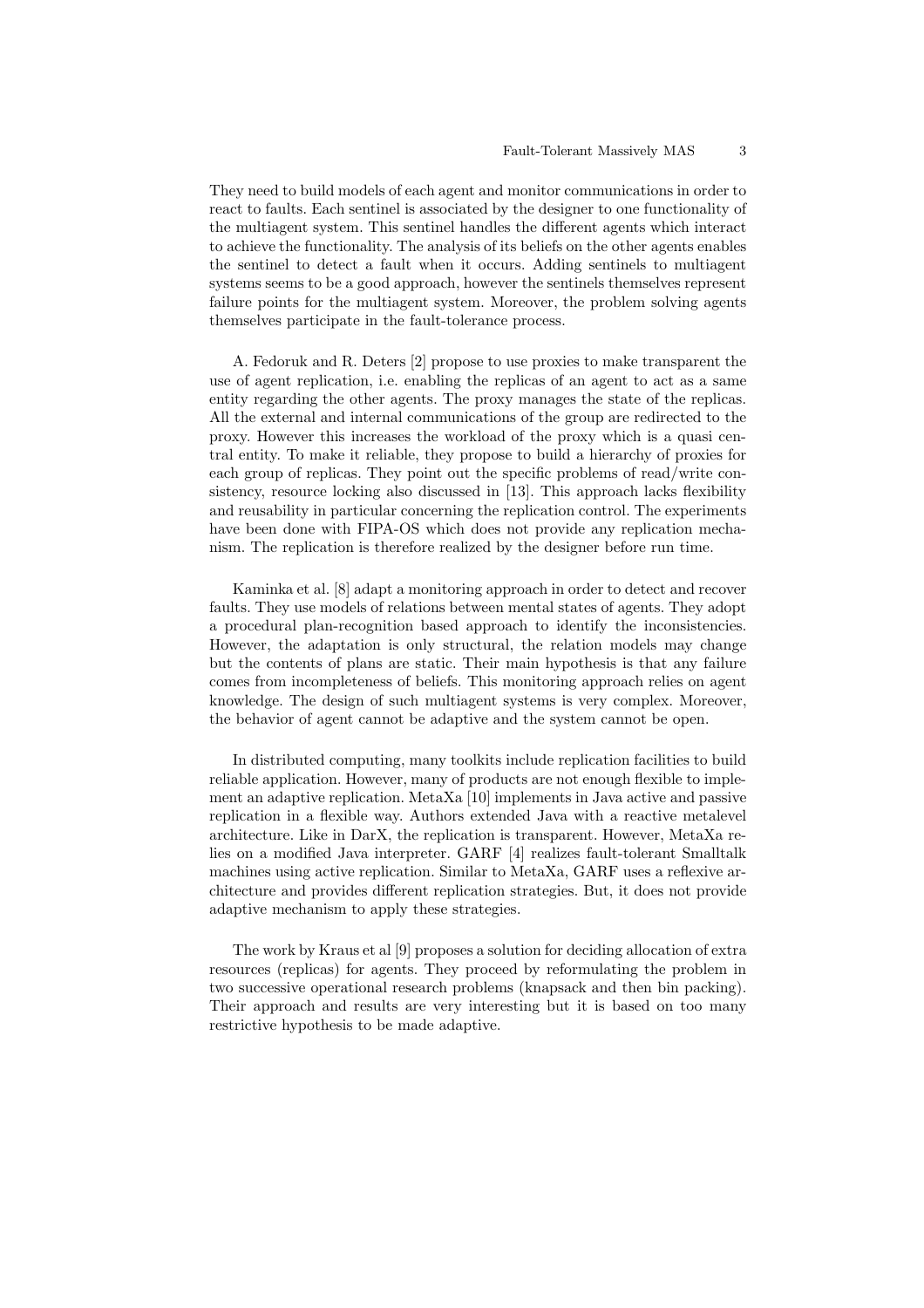# **3 Requirements and Techniques for Fault-Tolerance**

# **3.1 Principles of Replication**

Replication of data and/or computation is an effective way to achieve fault tolerance in distributed systems. A replicated software component is defined as a software component that possesses a representation on two or more hosts [4]. There are two main types of replication protocols:

- active replication, in which all replicas process concurrently all input messages,
- passive replication, in which only one of the replicas processes all input messages and periodically transmits its current state to the other replicas in order to maintain consistency.

Active replication strategies provide short recovery but lead to a high overhead. Passive replication minimizes processor utilization by activating redundant replicas only in case of failures. It requires less CPU resources than the active approach but it needs a checkpoint management which remains expensive in processing time and space.

### **3.2 Limits of Current Replication Techniques**

Many toolkits (e.g., [4] and [14]) include replication facilities to build reliable applications. However, most of them are not quite suitable for implementing adaptive replication mechanisms. For example, although the strategy can be modified in the course of the computation, no indication is given as to which new strategy ought to be applied; moreover, such a change must have been devised by the application developer before runtime. Besides, as each group structure is left to be designed by the user, the task of conceiving a software appears tremendously complex.

Therefore we designed a specific and novel framework for replication, named DarX (see details in Section 5), which allows dynamic replication and dynamic adaptation of the replication policy (e.g., passive to active, changing the number of replicas). Moreover, DarX has been designed to easily integrate various agent architectures, and the mechanisms that ensure dependability are kept as transparent as possible to the application.

# **4 DarX: A Framework for Dynamic Replication**

DarX [1] is a framework to design reliable distributed applications which include a set of distributed communicating entities (agents). Each agent can be replicated an unlimited number of times and with different replication strategies (passive and active). Note that we are working on the integration of other replication strategies in DarX, including quorum-based strategies. However, this paper does not address the design of particular strategies, but describes the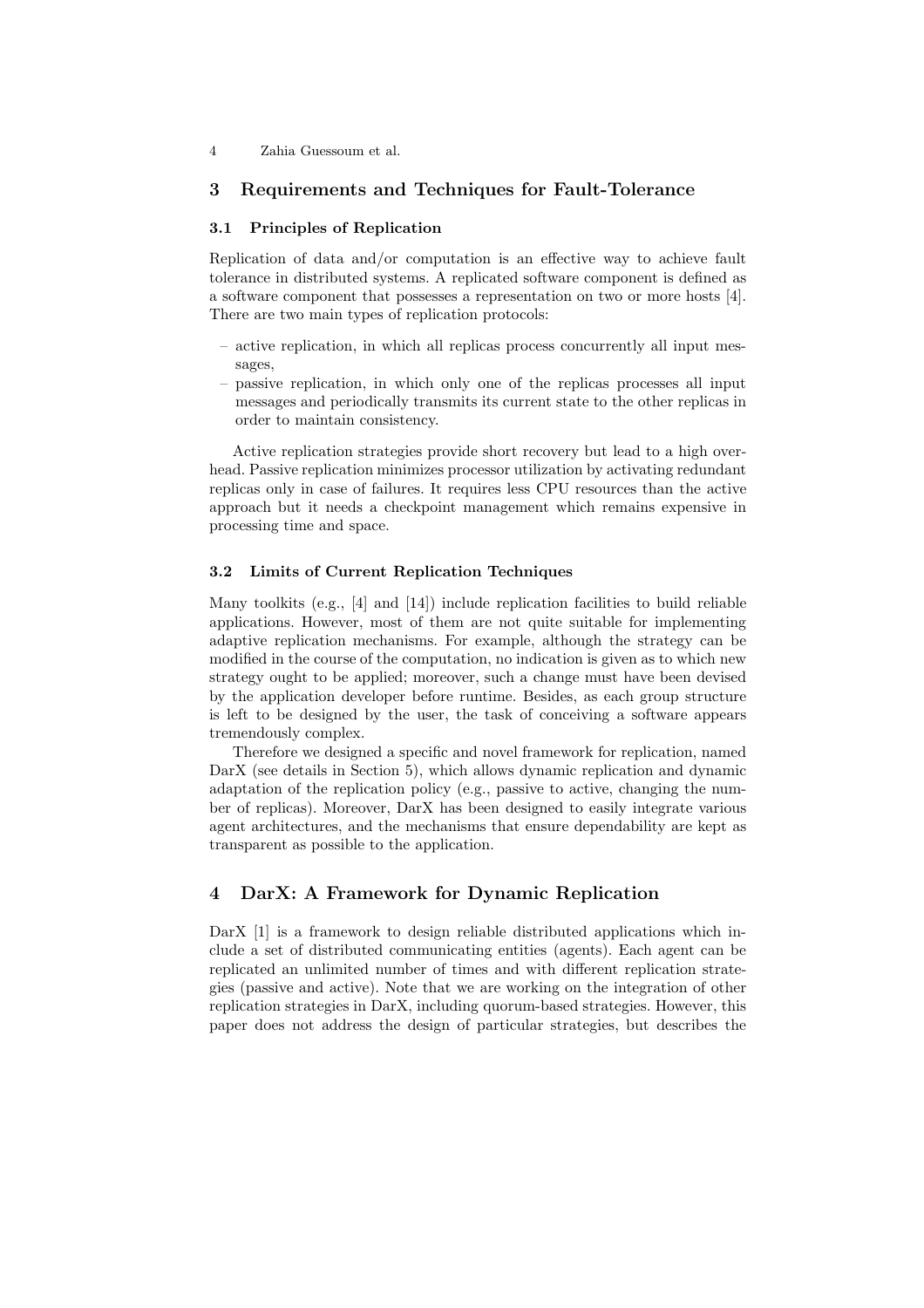infrastructure that will enable to switch to the most suitable dependability protocol. The number of replicas may be adapted dynamically. Also, and this is a novel feature, the replication strategy is reified such as one may dynamically change the replication strategy.

### **4.1 DarX Architecture**



**Fig. 1.** DarX application architecture

DarX includes group membership management to dynamically add or remove replicas. It also provides atomic and ordered multi-cast for the replication groups' internal communication. Messages between agents, that are communication external to the group are also logged by each replica, and sequences of messages can be re-emitted for recovery purposes. For portability and compatibility issues, DarX is implemented in Java.

# **4.2 Agent Replication**

A replication group is an opaque entity underlying every application agent. The number of replicas and the internal strategy of a specific agent are totally hidden to the other application agents. Each replication group has exactly one leader which communicates with the other agents. The leader also checks the liveness of each replica and is responsible for reliable broadcasting. In case of failure of a leader, a new one is automatically elected among the set of remaining replicas.

DarX provides global naming. Each agent has a global name which is independent of the current location of its replicas. The underlying system allows to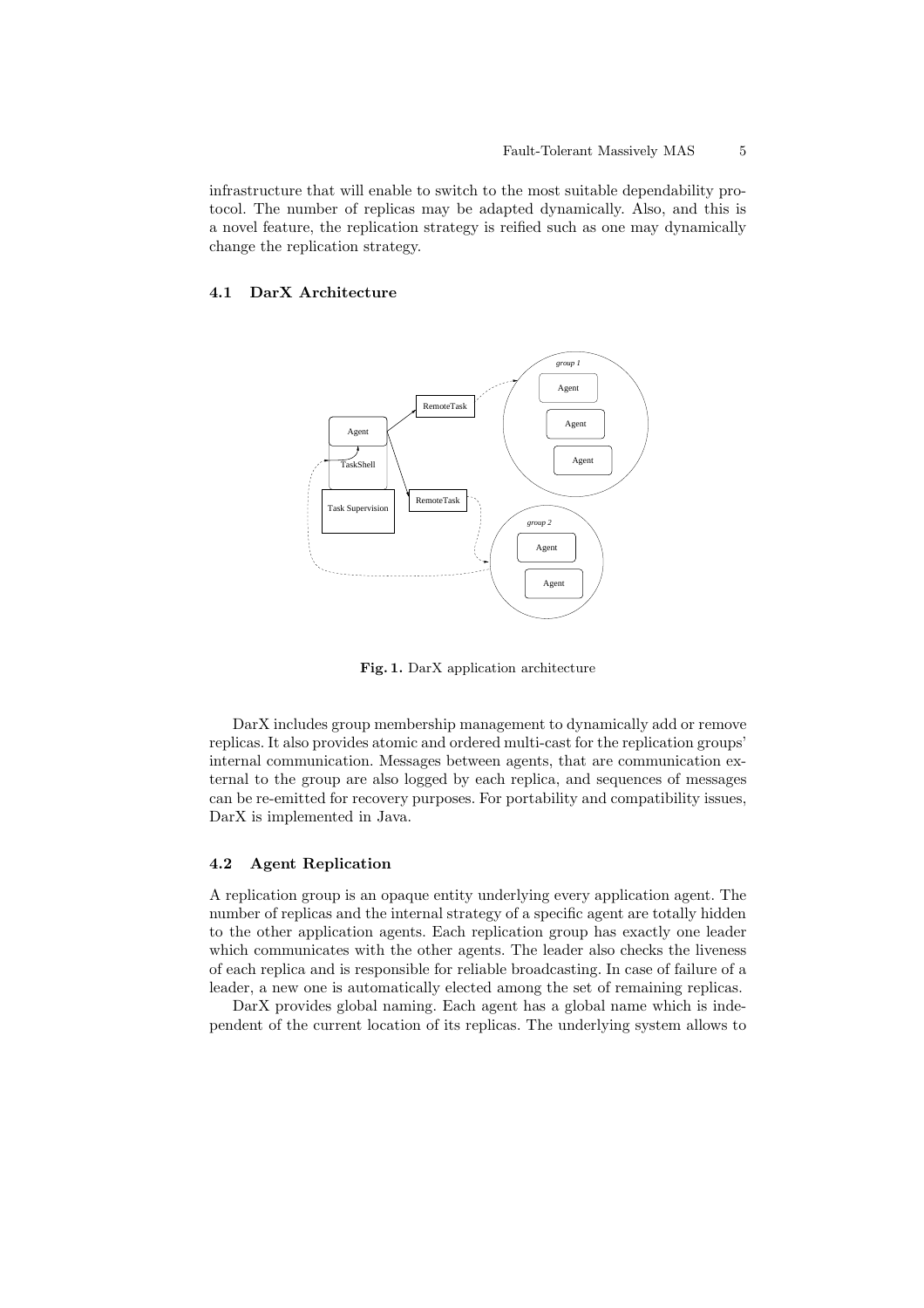handle the agent's execution and communication. Each agent is itself wrapped into a TaskShell (Figure 1), which acts as a replication group manager and is responsible for delivering received messages to all the members of the replication group, thus preserving the transparency for the supported application. Input messages are intercepted by the TaskShell, enabling message caching. Hence all messages get to be processed in the same order within a replication group.

An agent can communicate with a remote agent, unregarding whether it is a single agent or a replication group, by using a local proxy implemented by the RemoteTask interface. Each RemoteTask references a distinct remote entity considered as its replication group leader. The reliability features are thus brought to agents by an instance of a DarX server (DarxServer) running on every location. Each DarxServer implements the required replication services, backed up by a common global naming/location service.

# **5 Adaptive Control of Replication**

DarX provides the needed adaptive mechanisms to replicate agents and to modify the replication strategy. Meanwhile, we cannot always replicate all the agents of the system because the available resources are usually limited. In the given example (Section 6.1), we can consider more than 100 distributed assistant agents and resources that do not allow to duplicate more than 60 agents. The problem therefore is to determine the most critical agents and then the needed number of replicas of these agents. The resources are thus allocated to critical agents.

We distinguish two cases: 1) the agent's criticality is static and 2) the agent's criticality is dynamic. In the first case, multiagent systems have often static organization structures, static behaviors of agents, and a small number of agents. Critical agents can be therefore identified by the designer and can be replicated by the programmer before run time.

In the second case, multiagent systems may have dynamic organization structures, dynamic behaviors of agents, and a large number of agents. So, the agents criticality cannot be determined before run time. The agent criticality can be therefore based on these dynamic organizational structures. The problem is how to determine dynamically these structures to evaluate the agent criticality?

Thus, we propose a new approach for observing the domain agents and evaluating dynamically their criticality. We will now detail our approach for dynamically evaluating criticality of each agent in order to perform dynamic replication where and when best needed.

### **5.1 Hypothesis and principles**

We want some automatic mechanism for generality reasons. But in order to be efficient, we also need some prior input from the designer of the application. This designer can choose among several approaches of replication: static and dynamic.

In the proposed dynamic approach, the agent criticality relies on two kinds of information: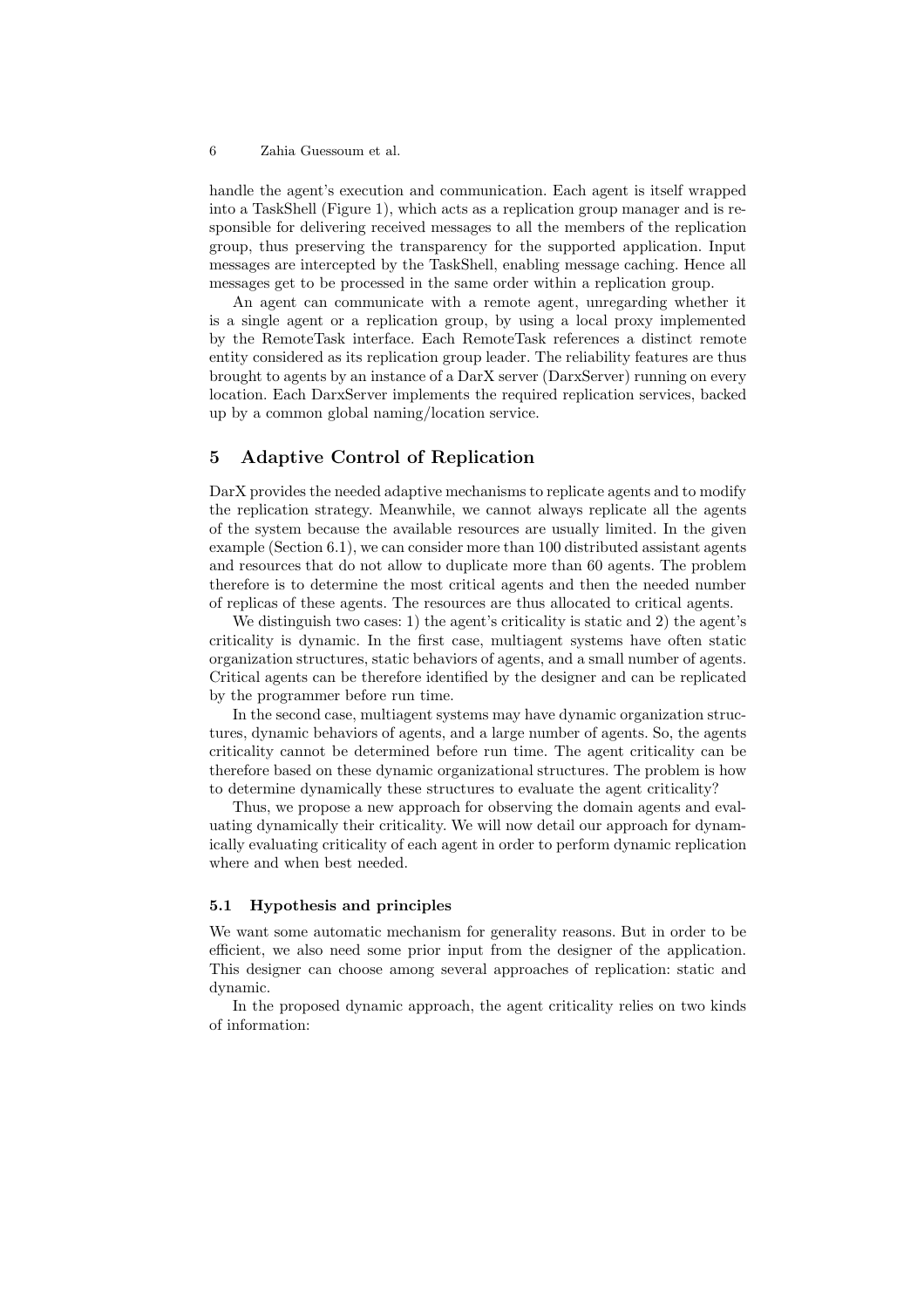- System-level information. It will be based on standard measurements (communication load, processing time...). We are currently evaluating their significance to measure the activity of an agent.
- Semantic-level information.

Several aspects may be considered (importance of agents, independence of agents, importance of messages...). We decided to use the concept of role [11], because it captures the importance of an agent in an organization, and its dependencies to other agents.

Note that our approach is generic and that it is not related to a specific interaction language or application domain. We just suppose that agents communicate with some agent communication language such as ACL [3].

### **5.2 Architecture**

In order to track the dynamical adoption of roles by agents, we propose a role recognition method. Our approach is based on the observation of the agent execution and their interactions to recognize the roles of each agent and to evaluate its processing activity. This is used to dynamically compute the criticality of an agent.

In most existing multiagent architectures, the observation mechanism is centralized. The acquired information is typically used off-line to explain and to improve the system's behavior. Moreover, the considered application domains typically only involve a small number of agents and *a priori* well-known organizational structures.

These centralized observation architectures are not suited for large-scale and complex systems where the observed information needs to be analyzed in realtime to adapt the multiagent structure to the evolution of its environment.

We thus propose to distribute the observation and monitoring mechanism to improve its efficiency and robustness. This distributed mechanism relies on a reactive-agent organization. These reactive agents have two roles:

- they observe and control the domain agents,
- they build global information and minimize communication.

These two roles are assigned to two kinds of agents: domain agent monitors (named agent-monitors) and host monitors (named host-monitors). An agentmonitor is associated to each domain agent and a host-monitor is associated to each host (see Figure 2).

The monitoring agents (agent-monitors and host-monitors) are hierarchically organized. Each agent-monitor communicates only with one host-monitor. Hostmonitors exchange their local information to build global information (global number of messages, global exchanged quantity of information...).

Distribution and observation mechanisms are provided by the middleware. Our implementation relies on DarX (see Section 4). In this middleware, each machine runs a DarX server and each server provides an observation module.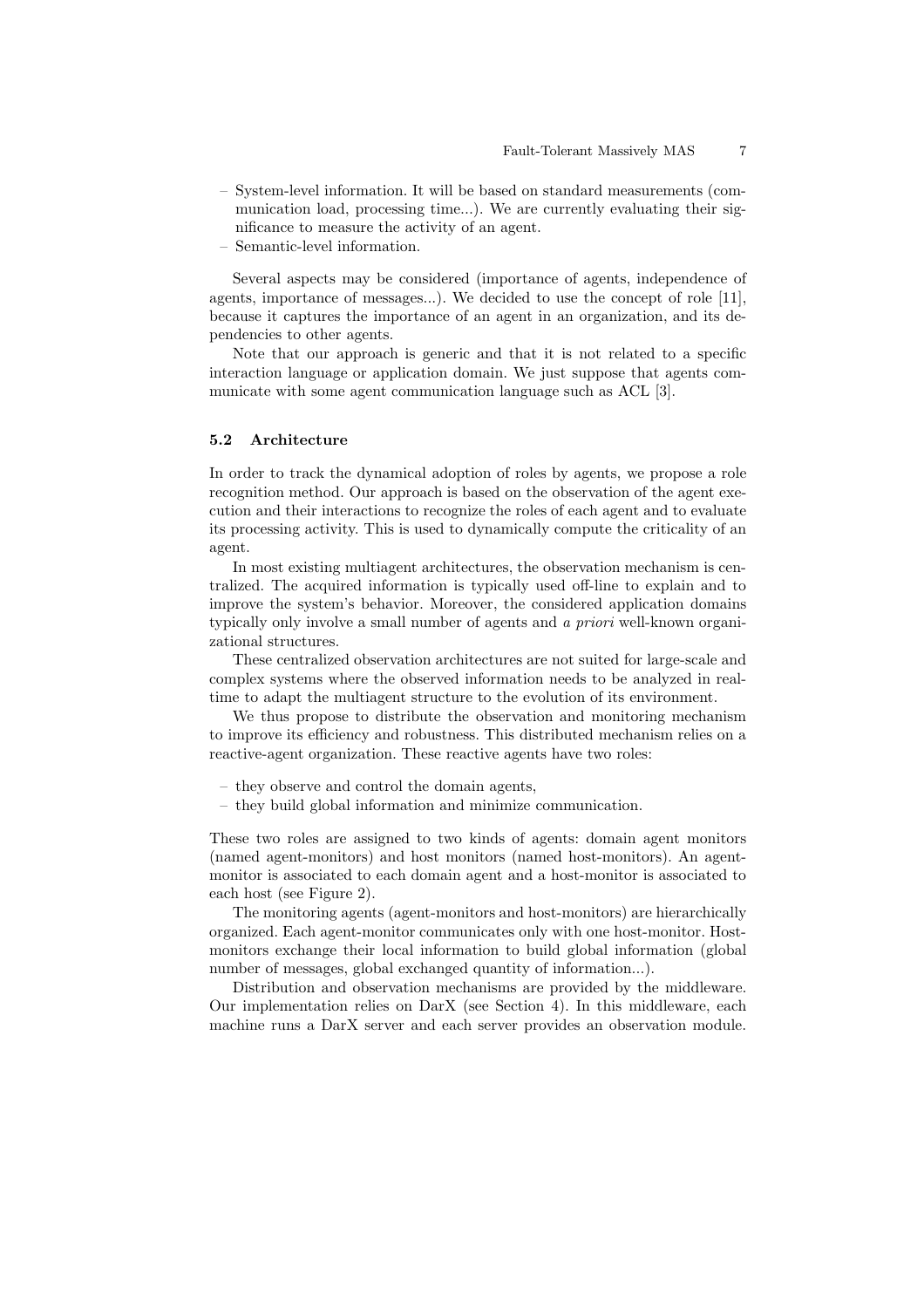

**Fig. 2.** Multiagent architecture

This module collects events (sent and received messages) and data. Each agentmonitor registers to its host-monitor to receive information and events related to the associated domain agent.

After each interval of time  $\Delta t$ , the host-monitor sends the collected events and data to the corresponding agent-monitors. An agent-monitor executes then the following behavior:

#### Begin

- read messages received from the host-monitor,
- activate the role analysis (see section 5.3),
- compute the domain-agent criticality (see sections 5.4 and 5.5),
- determine the number of its replicas (see section 5.6).

# End

When the criticality of the domain agent is significantly modified, the agentmonitor notifies its host-monitor. The latter informs the other host-monitors to update global information. In turn, agent-monitors are informed by their hostmonitors when global information changes significantly.

The next sections describe the role analysis and activity analysis methods that we propose.

### **5.3 Role Analysis**

We consider two cases. In the first case, each agent displays explicitly its roles or interaction protocols. The roles of each agent are thus easily deduced from its interaction events. In the second case, agents do not display their roles nor their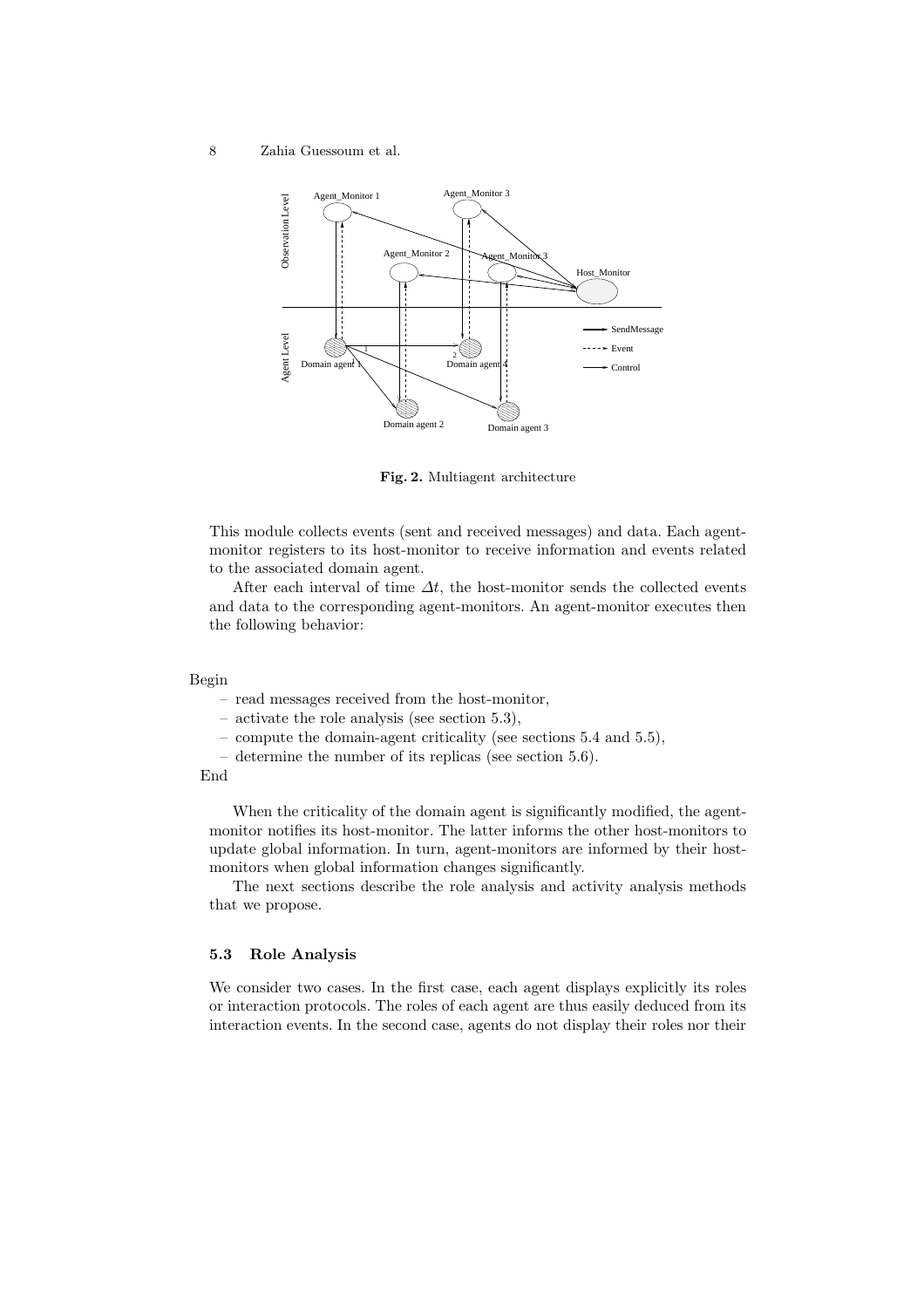interaction protocols. The agent roles are deduced from the interaction events by the role analysis module.

In this analysis, attention is focused on the precise ordering of interaction events. The role analysis module captures and represents the set of interaction events resulting from the domain agent interactions (sent and received messages). These events are then used to determine the roles of the agent. Figure 3 illustrates the various steps of this analysis.



**Fig. 3.** Roles recognition

To represent the agent interactions, several methods have been proposed such as state machines and Petri nets. For our application, state machines provide a well suitable representation. Each role interaction model is represented by a state machine. A transition represents an interaction event (sending or receiving a message). Figure 4 shows an example of machine state that represents the interaction model of the role Initiator.

Interaction events represent the exchanged messages. We distinguish two kinds of interaction events: ReceiveMessage and SendMessage. The attributes of the SendMessage and ReceiveMessage interaction events are similar to the attributes of ACL messages:

- SendMessage(Communicative act, sender, receiver, content, reply-with, ...).
- ReceiveMessage(Communicative act, sender, receiver, content, reply-with, ...).

In order to be able to filter various messages, we introduce the "wild card" character ?. For example, in the interaction event ReceiveMessage ("CFP", "X",  $''Y''$ , ?), the content is unconstrained. So, this interaction event can match any other interaction event with the communication act CFP, the sender "X", the receiver "Y" and any content.

In the example of scheduling meetings (see Section 6.1), the assistant agents use the contract net protocol to schedule a meeting. The interaction models of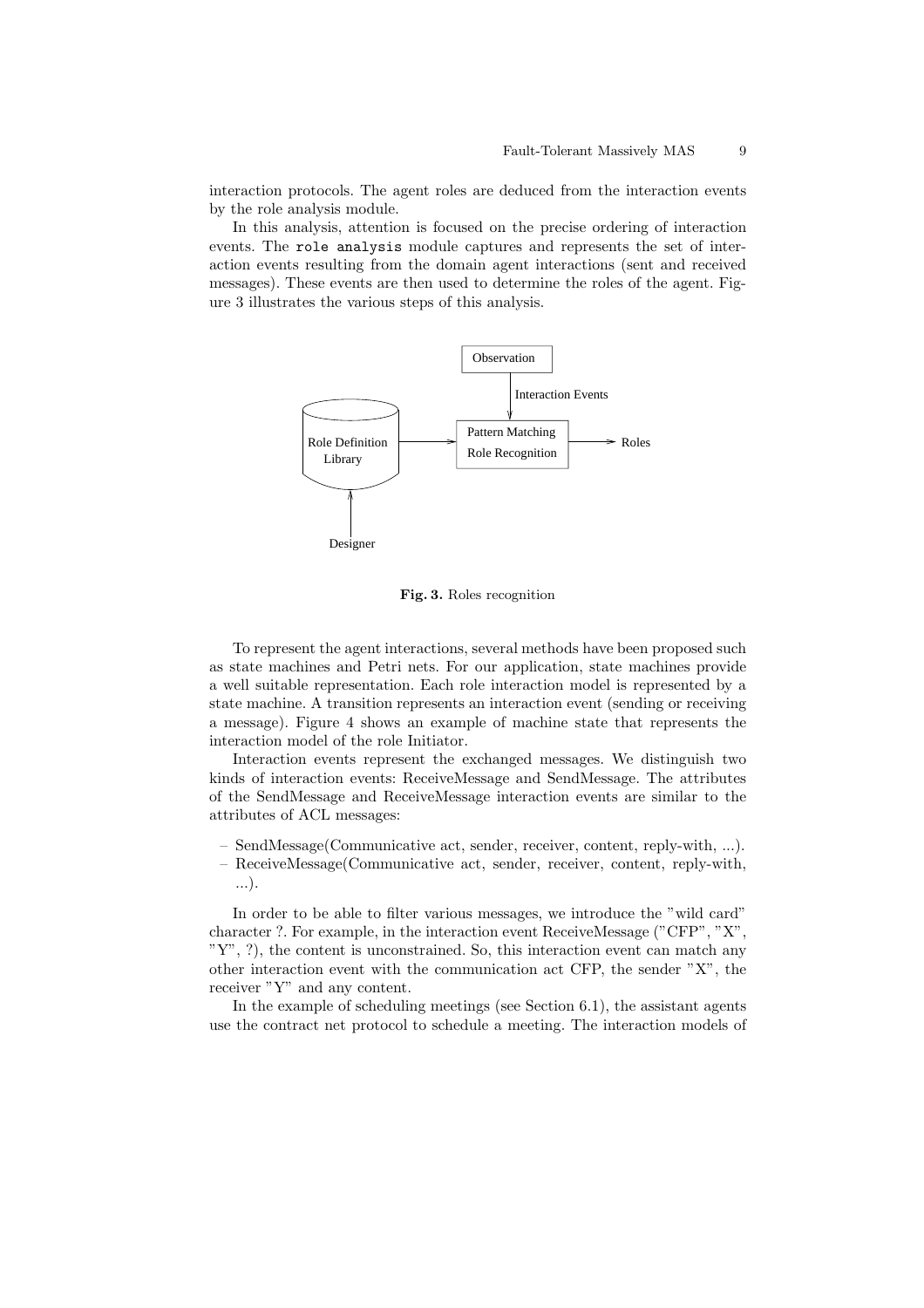

**Fig. 4.** Machine State for the Initiator

the initiator and the participant are deduced from the contract net protocol. The initiator is described in Figure 4. The description represents the different steps (sent and received messages) of the role. The description of the Initiator can be interpreted as follows:

- A call for proposals message is sent to the participants from the initiator following the FIPA Contract Net protocol.
- The participants reply to the initiator with the proposed meeting times. The form of this message is either a proposal or a refusal.
- The initiator sends accept or reject messages to participants.
- The participants which agree to the proposed meeting inform the initiator that they have completed the request to schedule a meeting (confirm).

An agent may simultaneously fulfill more than one role. Each agent-monitor may therefore have one or more active role recognition process.

# **5.4 Activity Analysis**

In multiagent systems, the internal activity of agents cannot be observed, because it is private. The observation is restricted to events. To evaluate the degree of the agent activity, we use system data that are collected at the system level. We are considering two kinds of measures: CPU time and communication load. We are currently evaluating the significance of these measures as indicators of agent activity, to be useful to calculate agent criticality.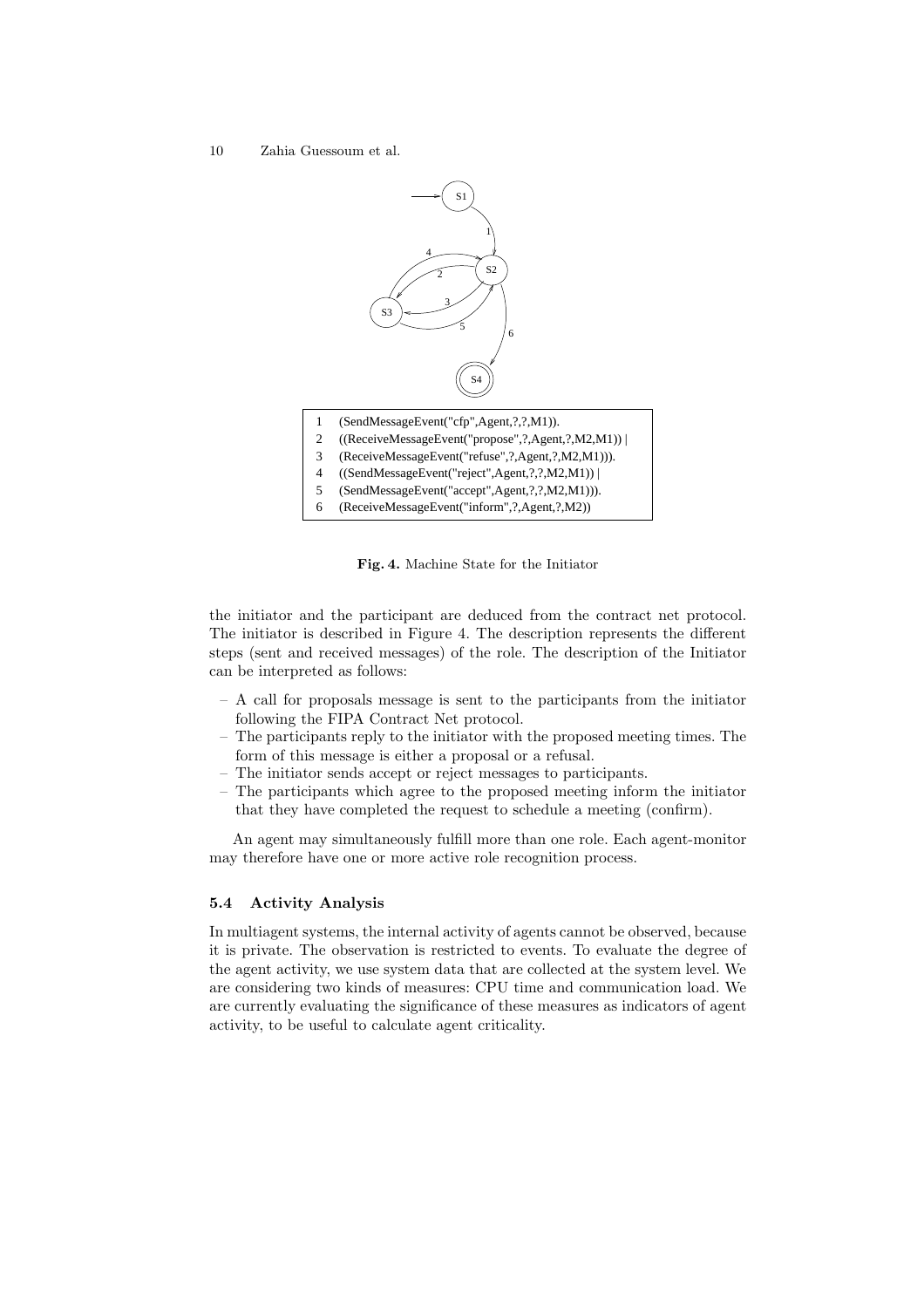For an agent  $Agent_i$  and a given time interval  $\Delta t$ , these measures provide:

- The used time of CPU  $(cp_i)$ ,
- The communication load  $(cl_i)$ .

 $cp<sub>i</sub>$  and  $cl<sub>i</sub>$  may be then used to measure the agent degree of activity  $aw<sub>i</sub>$  as follows:

$$
aw_i(t) = (d_1 * cp_i/\Delta t + d_2 * cl_i/CL)/(d_1 + d_2)
$$
\n(1)

where:

- CL is the global communication load,
- $d_1$  and  $d_2$  are weights introduced by the user.

### **5.5 Agent Criticality**

The analysis of events and measures (system data and interaction events) provides two kinds of information: the roles and the degree of activity of each agent. This information is then processed by the agent's criticality module. The latter relies on a table T that defines the weights of roles. This table is initialized by the application designer.

The criticality of the agent  $Agent_i$  which fulfills the roles  $r_{i1}$  to  $r_{im}$  is computed as follows:

$$
w_i(t) = (a_1 * aggregation(T[r_{ij}]]_{j=1,m}) + a_2 * aw_i(t))/(a_1 + a_2)
$$
 (2)

Where  $a_1$  and  $a_2$  are the weights given to the two kinds of parameters (roles and degree of activity). They are introduced by the designer.

For each Agent  $A_i$ , its criticality  $w_i$  is used to compute the number of its replicas.

### **5.6 Replication**

An agent is replicated according to:

- $w_i$ : its criticality,
- W: the sum of the domain agents' criticality,
- rm: the minimum number of replicas which is introduced by the designer,
- Rm: the available resources which define the maximum number of possible simultaneous replicas.

The number of replicas  $nb_i$  of  $Agent_i$  can be determined as follows:

$$
nb_i(t) = rounded(rm + w_i(t) * Rm/W)
$$
\n(3)

The number of replicas is then used to update the number of replicas of the domain agent. When this number of replicas increases, the associated monitoragent sends a call for proposal to all the host-monitors. Each host monitor sends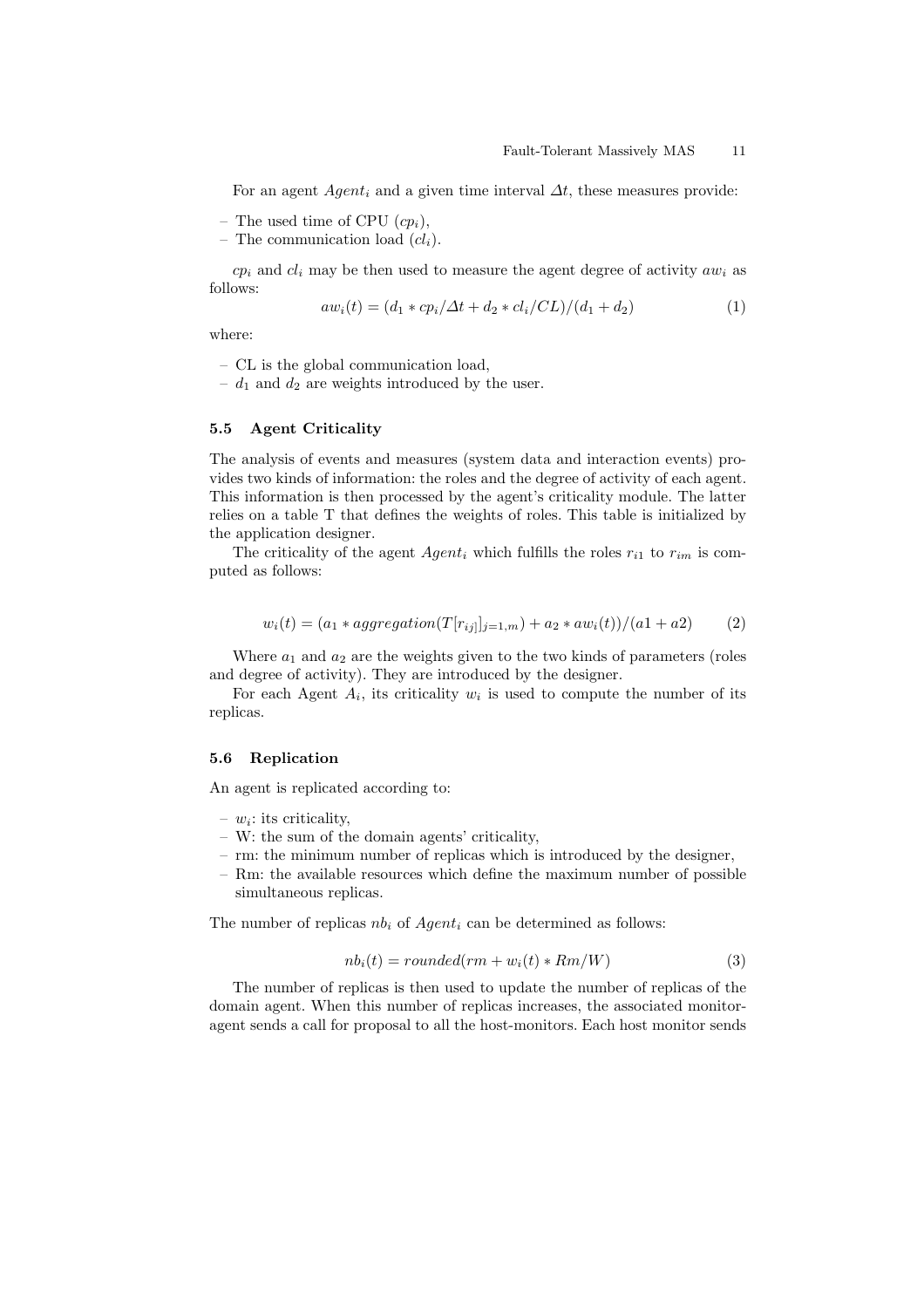a proposal if it has a non-allocated resource. The agent-monitor then selects the needed resources. The selection process relies mainly on the communication cost between the two hosts. Moreover, when the number of replicas decreases, the agent-monitor selects  $nb_i(t + \Delta t)$  -  $nb_i(t)$  of its replicas and sends a message to the corresponding host-monitors to cancel the location of the resources.

# **6 Experiments**

To validate the proposed approach, we realized an integration of DarX with the multiagent platform DIMA [5]. This integration provides a generic fault-tolerant multiagent platform. In order to validate this fault-tolerant multiagent platform, we carried out several experiments.

Measures were obtained using a set of 20 Pentium PCs running linux with JDK1.2 and linked by a fast Ethernet (10Mb/s).

# **6.1 A First and Simple Example**

We consider the example of a distributed multiagent system that helps at scheduling meetings. Each user has a personal assistant agent which manages its calendar. This agent interacts with:

- the user to receive its meeting requests and the associated information (a title, a description, possible dates, participants, priority, etc.),
- the other agents of the system to schedule meetings.

If the assistant agent of one important participant (initiator or prime participant) in a meeting fails (e.g., its machine crashes), this may disorganize the whole process. As the application is very dynamic - new meeting negotiations start and complete dynamically and simultaneously - decision for replication should be done automatically and dynamically.

### **6.2 Performances**

Monitoring is a useful mechanism. However, its cost seems important. Thus, our first experiment measures the monitoring cost in the proposed architecture. We consider, a multiagent system with  $n$  distributed agents that execute the same scenario, each agent has a fixed scenario. The number of agents  $(n)$  is an important factor because our framework was specially designed for massively multiagent systems. For each  $n(100, 150, \ldots, 400)$ , we realized two kinds of measures (with and without monitoring). Each machine runs 20 agents. We use thus the 20 machines for the last experiment  $(n=400)$  and we repeat each experiment 10 times.

Figure 5 gives the average execution time for each n. It shows that the monitoring cost is almost a constant function. It does not increase with the number of agents. That can be explained by the proposed optimization in the multiagent architecture such as the communication between the agent-monitors and hostmonitors. For instance, to build global information (global communication load ...), the host-monitors communicate only if the local information changes.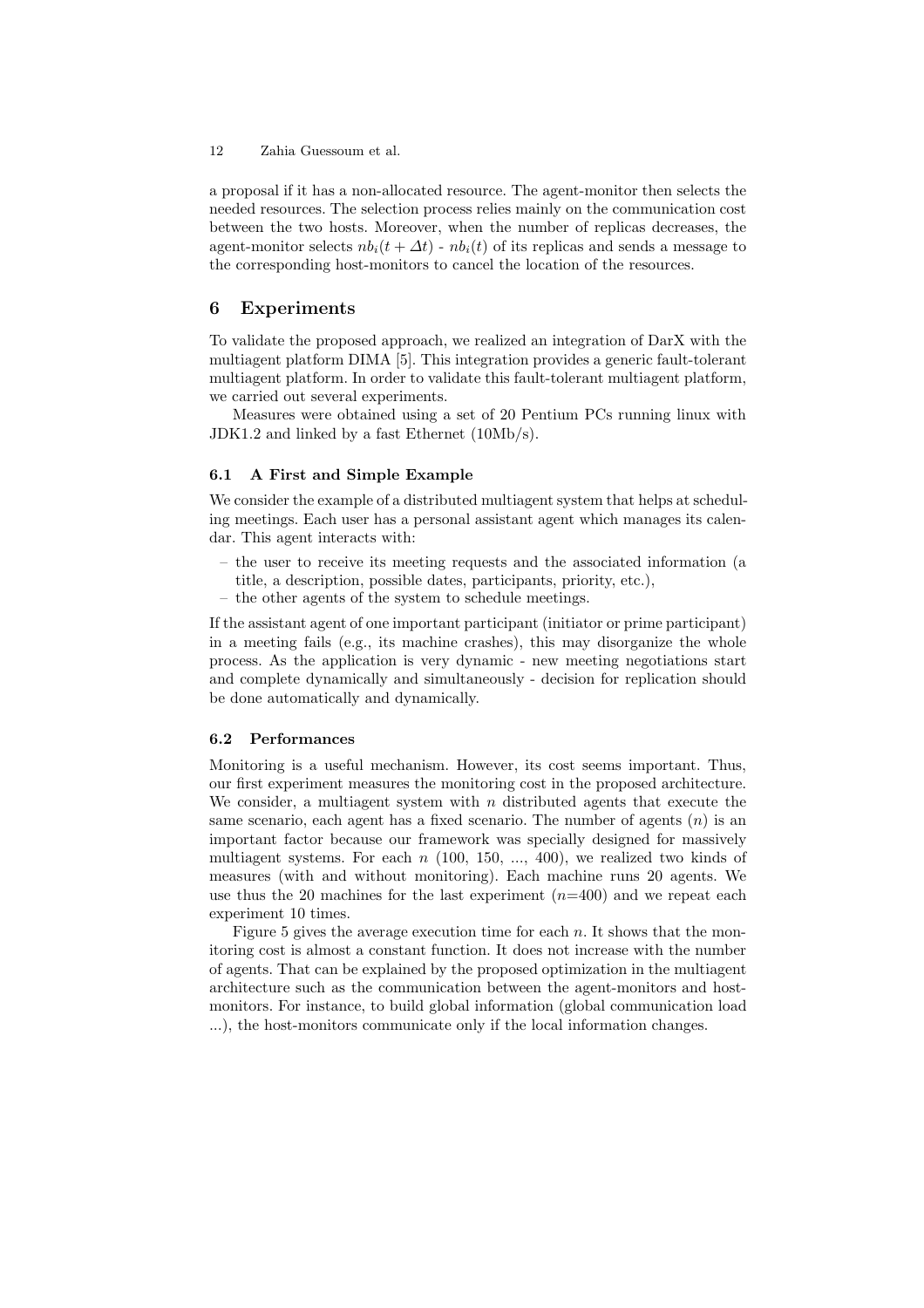

**Fig. 5.** Monitoring cost

# **6.3 Robustness**

We considered 100 assistant agents which are distributed on 10 machines. These agents may have two roles: initiator and participant. We define a scenario with 20 initiators. These agents have thus two roles: initiator and participant. Moreover, we consider 80 agents which have one role: participant. These agents are thus less critical.

We run each experiment 10mn and we introduced 100 faults. To simulate the presence of faults, we implemented a failure simulator randomly stopping the thread of an agent (chosen randomly). We repeated several times the experiments with a variable number of extra resources (number of replicas that can be used).

We consider here the following variables:

$$
ReplicationRate = \frac{Number of ExtraReplicas}{NumberOf Agents}
$$
\n(4)

and the rate of simulations which succeeded (i.e., which did not fail):

$$
SuccessRate = \frac{Number of SuccessfulSimulations}{NumberOfSimulations}
$$
\n(5)

Figure 6 shows the success rate as a function of the replication rate.

From these experiments, we notice that the rate of succeeded simulation becomes interesting (greater than 90%) when the number of extra resource reaches the number of critical agents. Therefore, the number of extra resources should be at least equal to the number of critical agents. Each critical agent should thus have at least one replica.

Although preliminary, we believe these results are encouraging. Note that the results are similar for the two replication strategies.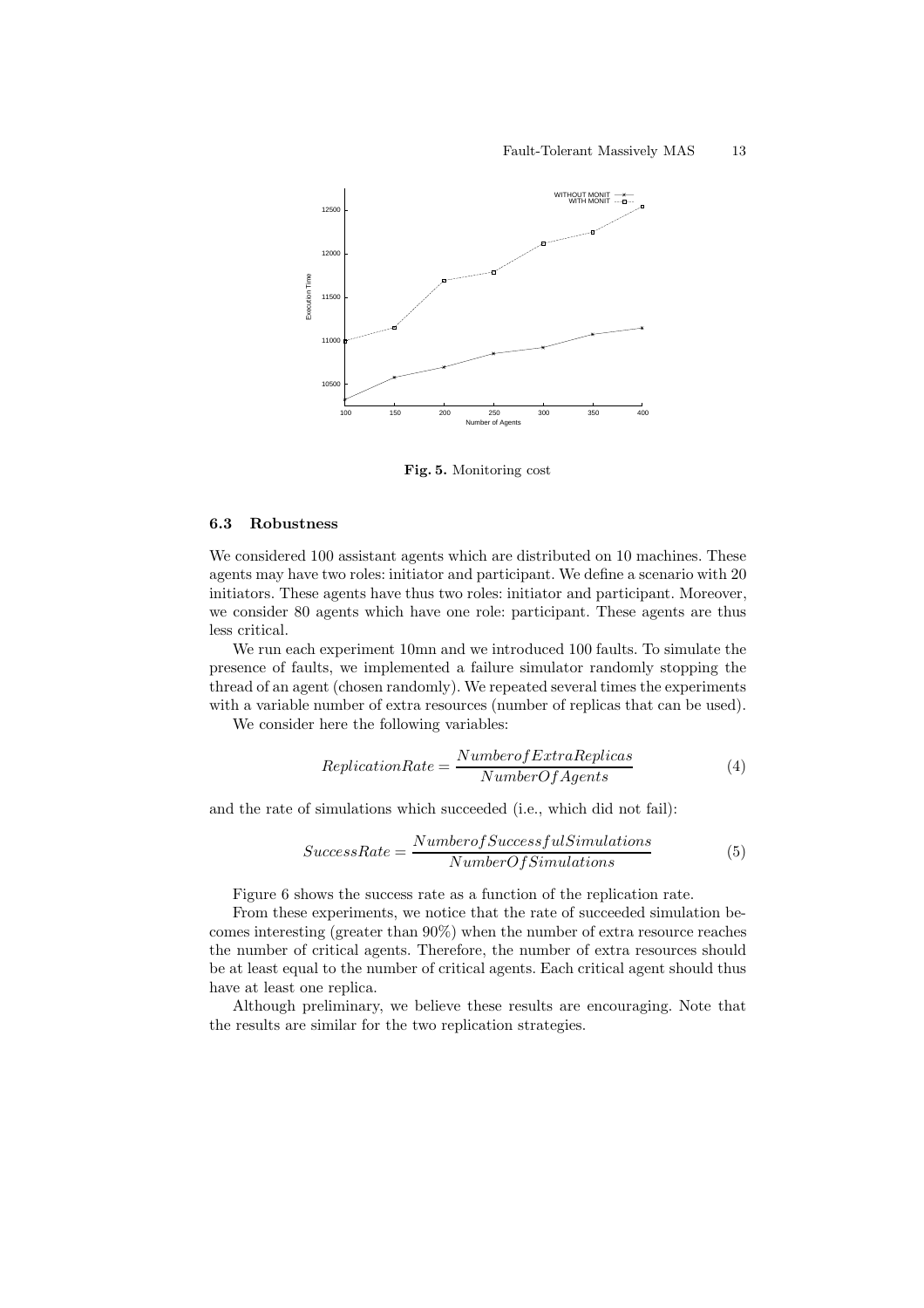

**Fig. 6.** Rate of succeeded simulations for each number of replicas

# **7 Conclusion**

Massively multiagent systems are often distributed and must run without any interruption. To make these systems reliable, we proposed a new approach to evaluate dynamically the criticality of agents [6]. This approach is based on the concepts of roles and degree of activity. The agent criticality is then used to replicate agents in order to maximize their reliability and availability based on available resources.

To validate the proposed approach, we realized a fault-tolerant framework (DarX) and we used a multiagent platform (DIMA [5]) to implement multiagent systems. The integration of DarX with the multiagent platform DIMA provides a generic fault-tolerant multiagent platform. In order to validate this fault-tolerant multiagent platform, two small applications have been developed (meetings scheduling and crisis management system). They are intended at evaluating our model and architecture viability.

In the realized experiments the role definition library (see Section 5.3) and the role criticality are defined by the designer before runtime. It seems interesting to improve the monitor-agent behavior to learn new roles and learn their criticality by observing agent interactions.

Moreover, the obtained results are interesting and promising. However, more experiments with real-life applications are needed to validate the proposed approach.